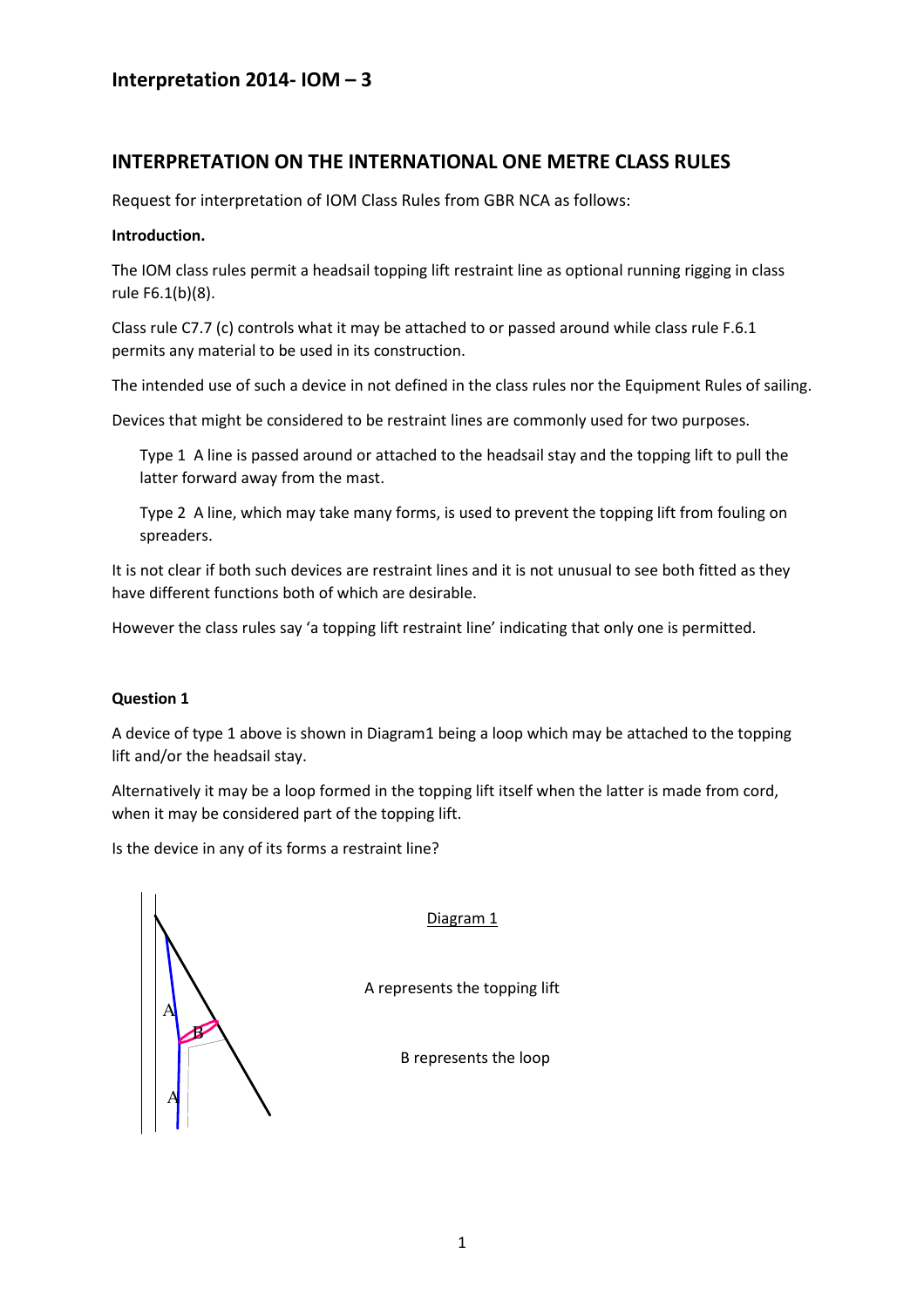#### Question 2

Diagram 2 shows an elastic line of type 2 which tensions the topping lift when the boom rises in a gust.

At one end it is attached to the topping lift and at the other is attached to the boom or a fitting on the boom.

A variation has it attached to the topping lift, passing through an eye on the end of the boom then passing forward to be attached to the boom as shown by the dotted line.

Is the elastic line a restraint line?



#### Question 3

Diagram 3 shows a basic topping lift extended by a loop of cord which passes through an eye on the end of the boom and a further extension by an elastic line which is attached to the boom.

A ball on the end of the loop permits the topping lift to raise the boom as required, while the elastic line pulls the loop through the eye to take up the slack in a gust.

Are either the loop or the elastic cord restraint lines of type 2 or simply part of the topping lift?

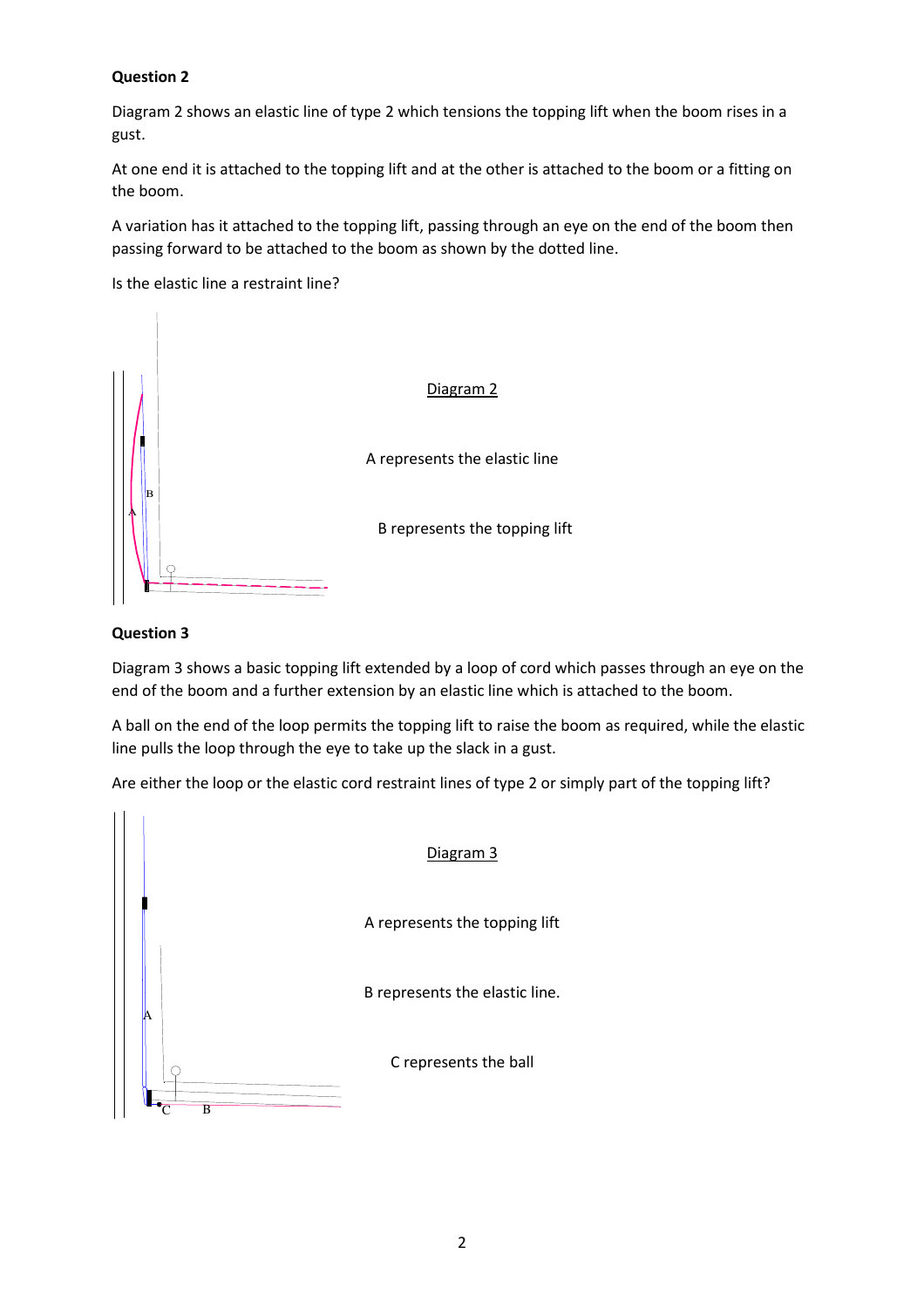#### Question 4

Diagram 4 shows a loop attached to the headsail and passing around the topping lift. A variation has the loop passing around the headsail and attached to the topping lift. Both are of type 2

Does either variation constitute a restraint line?



#### Question 5

Is it permitted to have any combination of two or more of the various types of line shown in diagrams 1 to 4 ?

--------------------------------------------------------------------------------------

## Relevant rules applicable to all answers

# Equipment Rules of Sailing

#### Terminology

Headsail boom topping lift restraint line is not ERS defined term so it must be used in the sense ordinarily understood in nautical or general use in English.

#### ERS C.2.2 Closed class rules

Class Rules where anything not specifically permitted by the class rules is prohibited.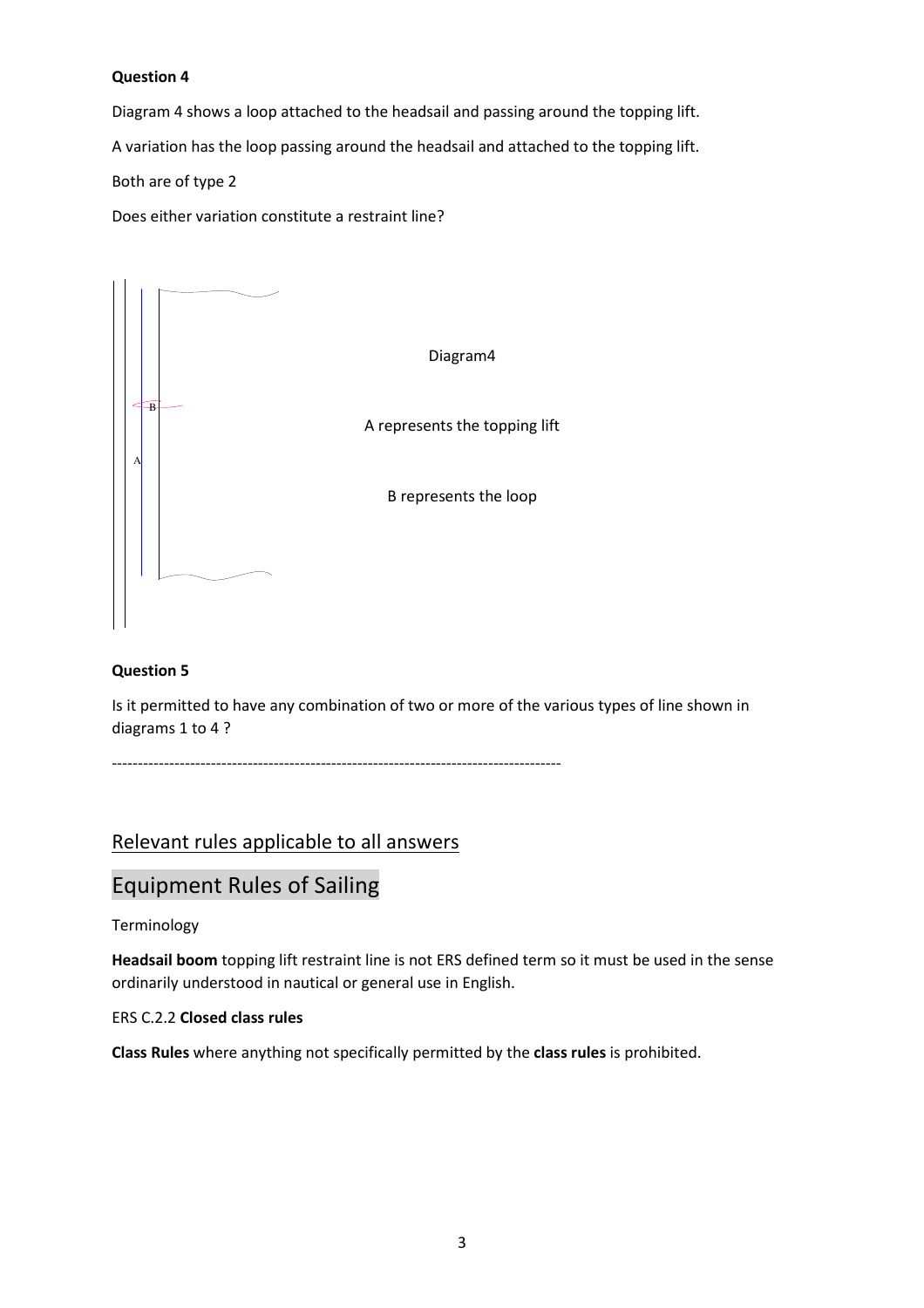# IOM Class Rules

The rules in Part II are closed class rules.

- C.7.7 RUNNING RIGGING USE
- (c) A headsail boom topping lift restraint line attached to, or passing around, the topping lift may be attached to and/or passed around any or all of the following: topping lift; headsail; headsail halyard; headsail stay; headsail boom.

## Answer on question #1

## **Discussion**

Loop represented as "B" is satisfying requirements of IOM Class Rule C.7.7(c). If the mentioned loop was not a headsail boom topping lift restraint line it would be prohibited because such part of the rigging is not listed in the class rules

## Conclusion

Device represented in question #1 in any of its forms is a **headsail boom** topping lift restraint line.

## Answer on question #2

## Conclusion

Elastic line represented as "B" is a headsail boom topping lift restraint line.

## Answer on question #3

#### **Discussion**

The loop and the ball at the aft end of the **headsail boom** are parts of the **headsail boom** topping lift. Ends of the elastic line "B" in question # 3 are attached to the **headsail boom** topping lift and to the boom.

## Conclusion

Item "B" is a **headsail boom** topping lift restraint line.

# Answer on question #4

#### Conclusion

A loop attached to the headsail and passing around the topping lift or the loop passing around the headsail and attached to the topping lift are both headsail boom topping lift restraint lines.